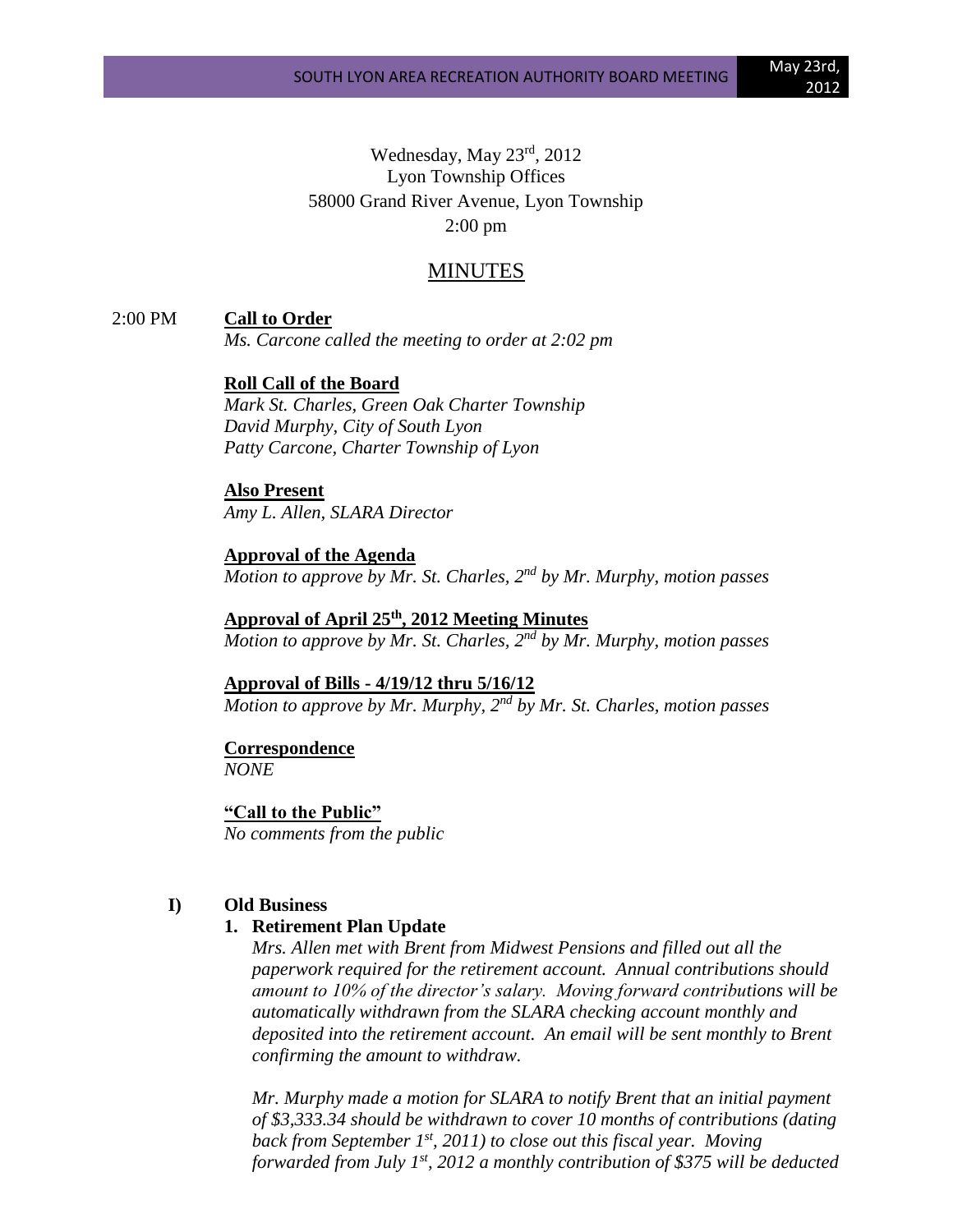*to cover contributions (which will equal 10% of annual salary \$45,000). 2nd by Mr. St. Charles. Motion passes.*

#### **2. Community Center Committee**

*Mr. Murphy handed out a list he has been compiling. Ms. Carcone will get Mr. Murphy a list of the people who have contacted Lyon Township about being a part of the Parks & Recreation Board. Mr. St. Charles will continue to look for a few more individuals to place on this list. Mr. Murphy suggested that they start looking at dates to set up an initial meeting to talk with these individuals and the three of them.*

#### **II) New Business**

#### 1. **2012-2013 SLARA Budget Public Hearing & Approval**

*Mr. Murphy made a motion to open the public hearing for the 2012-2013 SLARA Budget at 2:16 pm. 2nd by Mr. St. Charles, motion passes. No one from the public was in attendance. Motion by Mr. St. Charles to approve the SLARA Budget as presented. 2nd by Mr. Murphy, motion passes. Motion by Mr. St. Charles to close the public hearing, 2nd by Mr. Murphy, motion passes and public hearing was closed at 2:17 pm.*

## 2. **2012 Young Professional Externship Opportunity**

*Ms. Allen is on a mailing list for the Michigan Parks and Recreation Association. The latest email had some information included about scholarships for the National Recreation and Parks Association Congress happening in October in Anaheim CA. They have an "Externship" program that would pay full registration and a stipend for travel and hotel that would cover most if not all expenses. Each person chosen is assigned a "mentor" at the conference that will take them around to sessions and meetings to introduce them and guide them. It's a special program for individuals ages 35 and under. Mrs. Allen emailed the board a flyer explaining the program in more detail.*

*Mrs. Allen would really like to apply for this program, (only 4 people are chosen from across the country). Mrs. Allen would need one of the board members to write a letter of recommendation. The stipend offered is \$750 which would mean that if she did receive this grant, that we would need to allot most likely about \$400 more to the budget to enable her to fully pay for room and board to the conference.*

*Applications are due by Friday, June 22nd . The board gave Mrs. Allen their approval to apply for this Externship*

#### 3. **Office Cleaning**

*Mrs. Allen asked the board if SLARA could contact cleaning companies to get quotes for a cleaning service. Since May of 2011 the office has not had professional cleaning services. It was agreed that Mrs. Allen would contact the companies that currently clean all the overseeing municipalities' offices to*